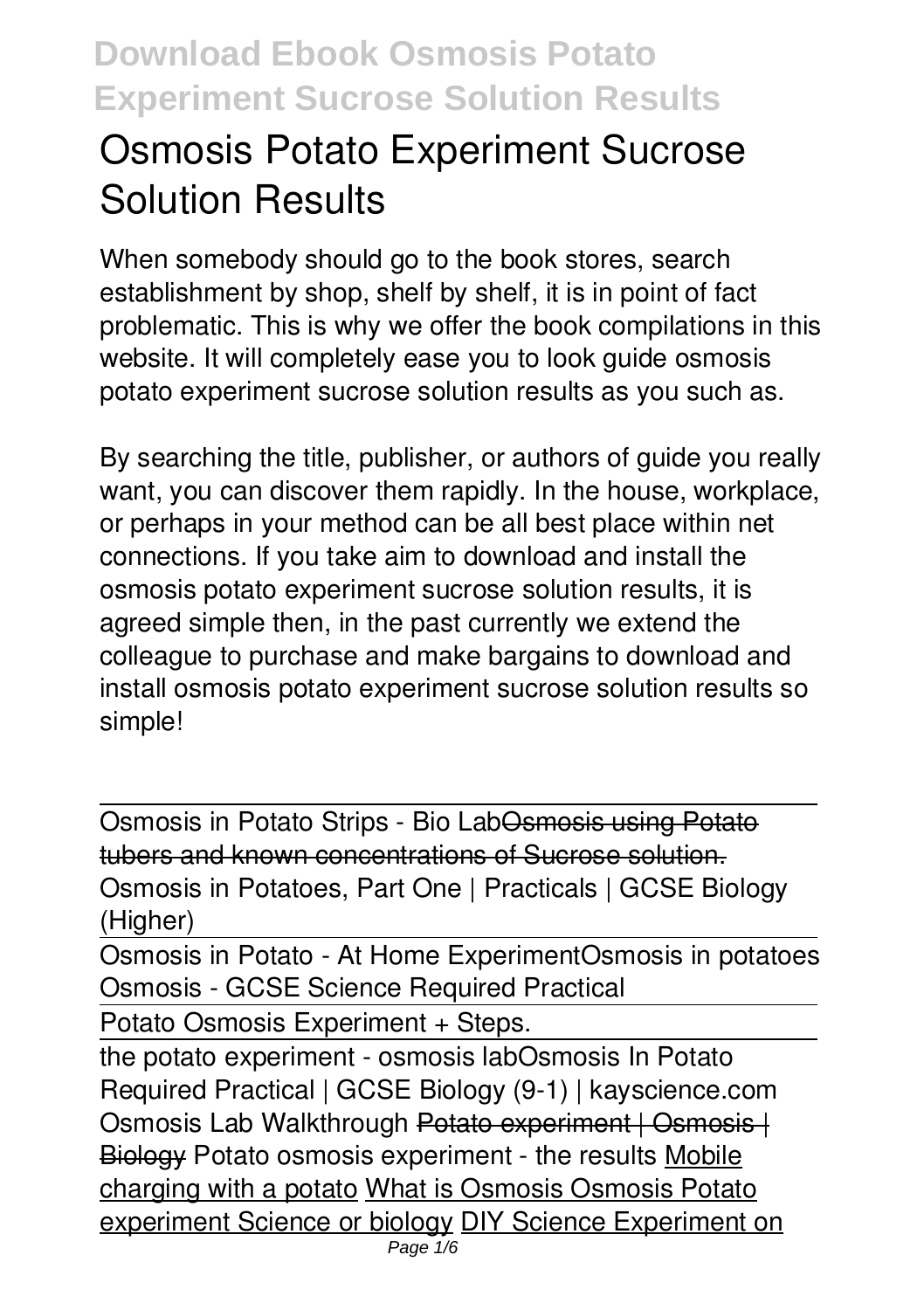the Osmosis of a Potato The Sci Guys: Science at Home -SE1 - EP14: The Naked Egg and Osmosis Eggs and Osmosis - A Fun Science Experiment **10 Amazing Experiments with Water** *Diffusion and Osmosis - For Teachers* General Biology activity: Diffusion and Osmosis *OSMOSIS POTATO Experiment Osmosis, Water Potential of Plant Tissue (AS and A level) BCLN - Osmosis - water -sugar* solution - Biology Osmosis (using potato strips)

Lab: To Investigate Osmosis Using a Potato, Sugar \u0026 WaterPotato osmosis experiment Lab: Osmosis in Potato Cores (IB Biology 11) Study of Osmosis - MeitY OLabs GCSE Science Revision Biology \"Required Practical 3: Effects of Osmosis on Plant Tissue\" Osmosis Potato Experiment Sucrose Solution

Osmosis is one of the many forms of Passive transport, meaning it requires no energy (Adenosine triphosphate) to happen. In this lab experiment, we will use different sucrose concentration solutions  $(0.0, 0.2, 0.4, 0.6, 0.8, 1.0 \text{ mol/dm}^3)$ and compare it will distilled water solution as well to see how each solution affects the size of the potato and how high the diffusion of osmosis in each solute concentration will be in comparison to one another.

#### The effect of osmosis on potatoes in different ...

In this activity, we are going to explore osmosis by looking at a dataset produced with a classic classroom experiment. The experiment uses pieces of potato that are placed in six different solutions of water each with a different solute concentration. The solute is sucrose and the concentrations are measured in units of molarity.

Potato Osmosis Lab I DataClassroom Method Prepare a range of sucrose solutions eg 0%, 20%,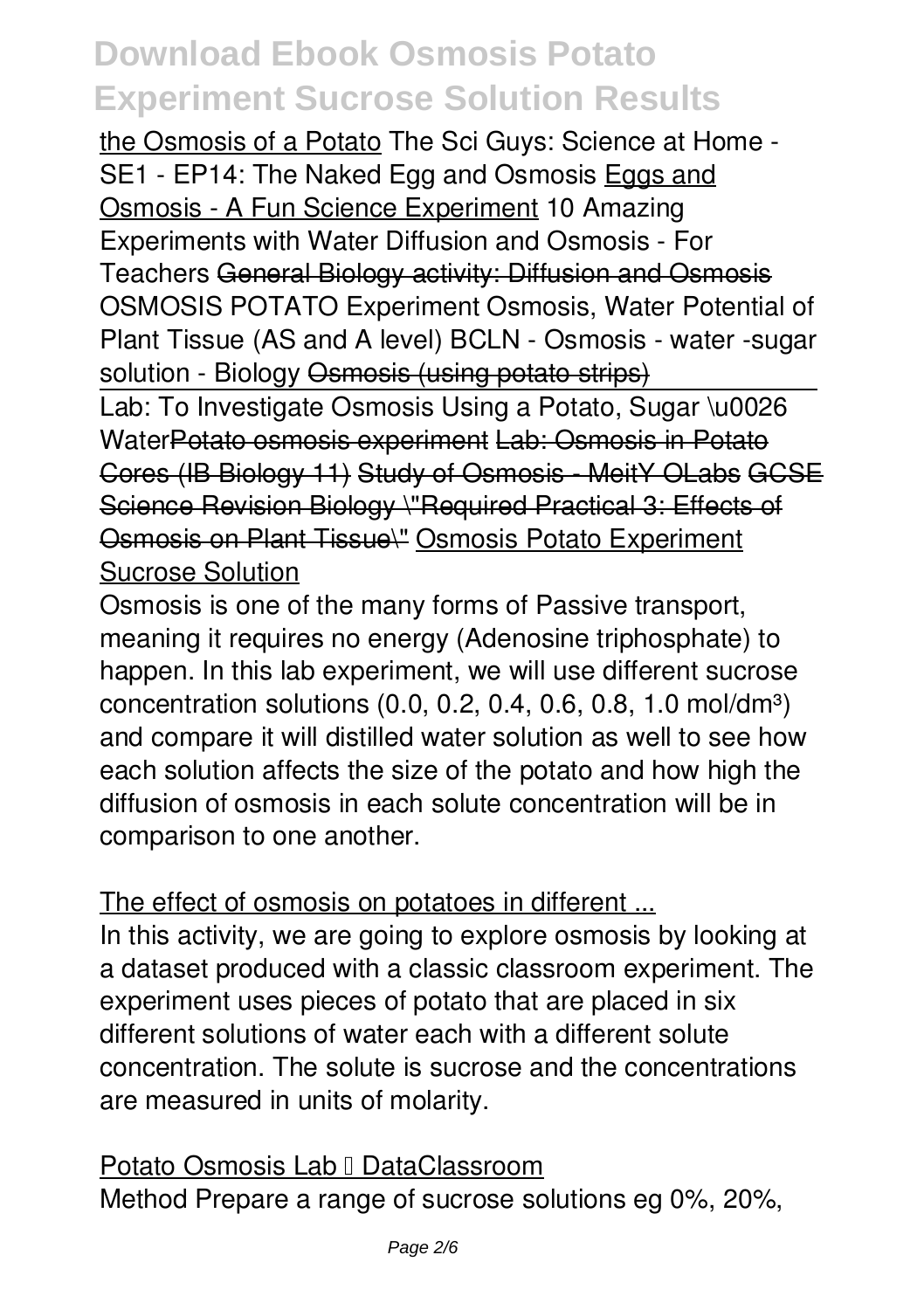40% and 100%. Set up a series of boiling tubes with each of these solutions. The 0% sucrose solution will act as the control in the... Prepare a blank results table before you begin. Make sure when weighing the potato cylinders, that their ...

Core practical - Investigating osmosis in potatoes ... An increase in the level of sucrose solution is observed in the osmometer. It is because of the entrance of water due to endosmosis from the beaker. Also, a water potential gradient is built between the sucrose solution in the external water and the osmometer.

Study Of Osmosis By Potato Osmometer- An Experiment The following experiment investigates the effect of different concentrations of sucrose. on potato tissue. It could also be carried out using salt  $\square$  sodium chloride solution  $\square$  instead of sucrose.

Required practical - investigating osmosis - Transport ... As the sucrose concentration increases, the solution becomes hypertonic. Therefore, water moves from the cells of the potato to the surrounding hypertonic solution in the beaker through osmosis (Kurzweil & Walker, 2009).

Osmosis Experiment using Potato Strips - Academic Master Cut potatoes into four groups of small, uniform cubes measuring 1/2 cm by 1/2 cm. Make four different solutions of sucrose: 10 percent, 5 percent, 1 percent and 0.01 percent. Weigh each group, on a mass balance, before immersing it in the appropriate sucrose solution for half an hour.

Science Experiments on the Osmosis of a Potato | Sciencing Four cores were placed in each 100 mL solution of 0.2  $_{\tiny{Page 3/6}}$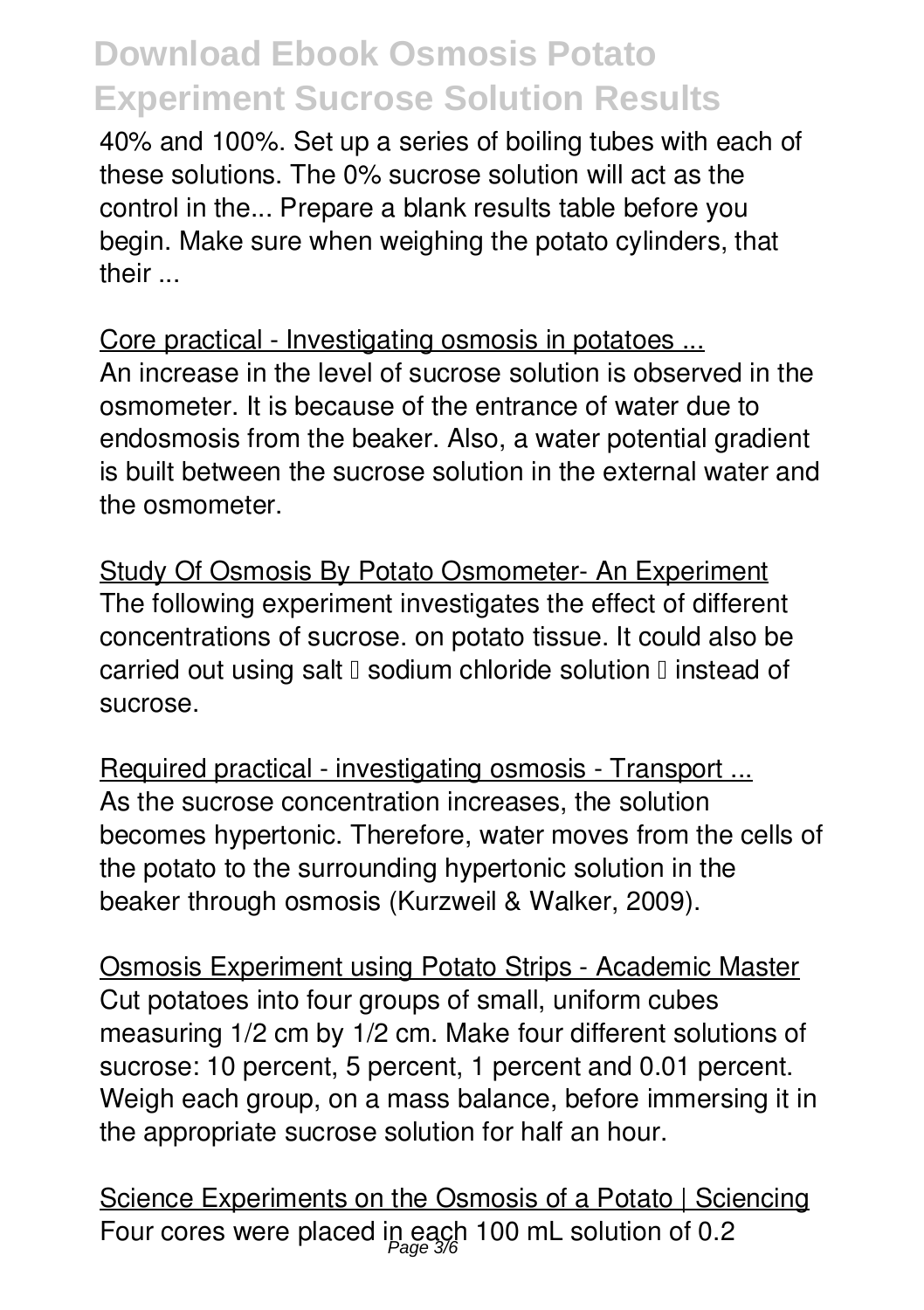sucrose solution, 0.4 sucrose solution, 0.6 sucrose solution, 0.8 sucrose solution, 1.0 sucrose solution, and then distilled water, all with their current weights taken before submerging them.

#### Osmosis and Diffusion: Potato Cores I scientificat

To carry out this type of experiment, you need to: cut equalsized pieces of potato blot with tissue paper and weigh put pieces into different concentrations of sucrose solution for a few hours remove, blot with tissue paper and reweigh

#### Osmosis in potatoes - Cells and movement across membranes ...

The process of osmosis was examined through this experiment using dialysis tubing and potato cores. By filling dialysis tubing with different concentrations of sucrose solution and leaving them in...

#### Lab Report 1 - Osmosis - Biology Lab Notebook

The mass of the potato will decrease as the concentration of sucrose solution increases. This is because I have researched in osmosis and isotonic, hypertonic and hypotonic solution, turgid cell and flaccid cell. And the information I have found direct me to come up with this hypothesis.

#### Effect of Sucrose Concentration on Osmosis

An increase in mass of the potato strip due to the movement of water molecules into the plant cells via osmosis. The water is hypotonic. This means it possesses high water solution and is low on sugar. In contrast, the potato is hypertonic: it has low water potential and a high sugar solution.

Investigating Osmosis using Potato Strips I Biologyeah Potatoes lose weight when placed in high concentration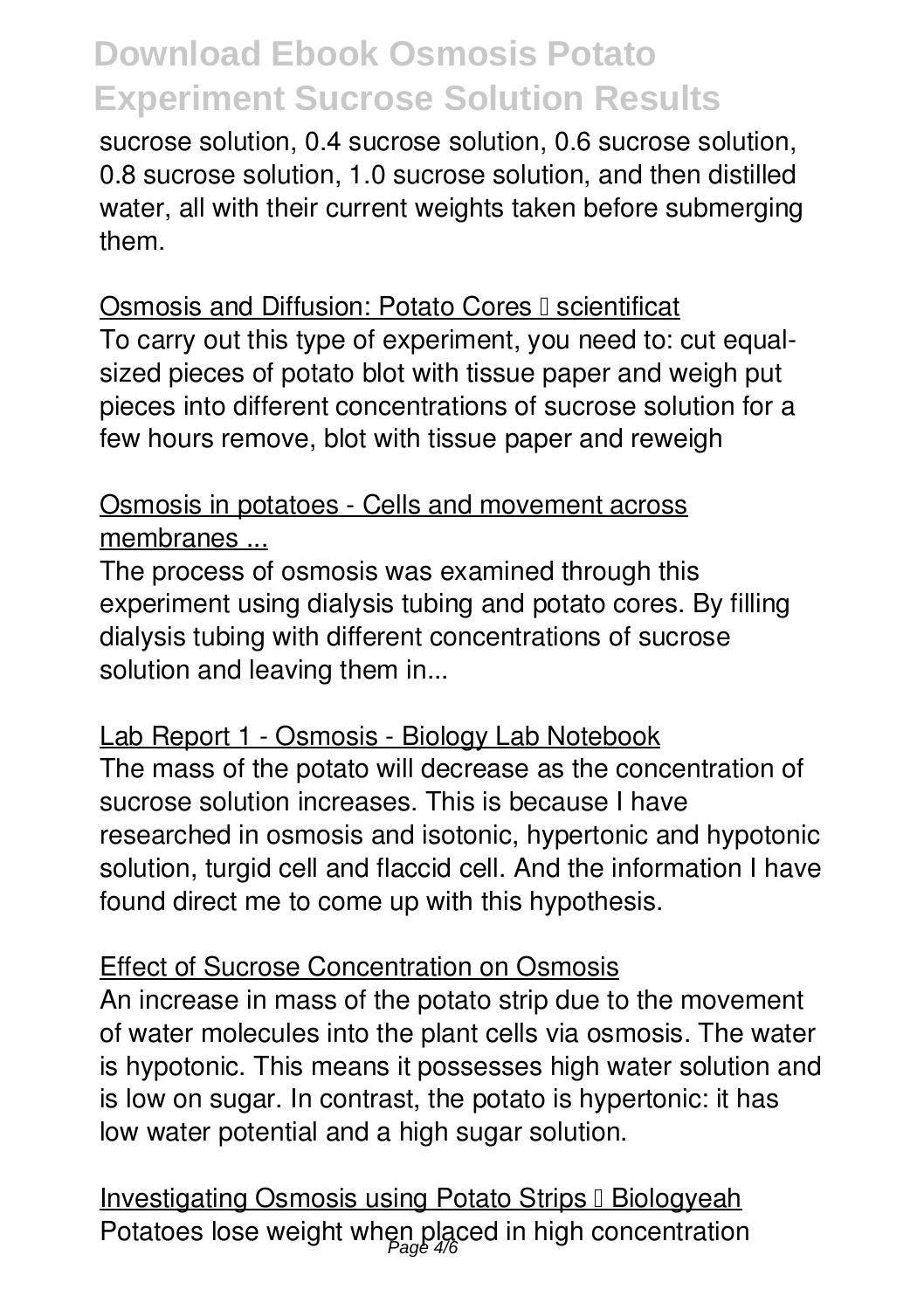sucrose solutions because they lose water through osmosis. Osmosis is the process where solvent molecules pass through semi-permeable membranes to equalize the solute concentration on both sides of the membrane.

Why Do Potatoes Lose Weight in High Sucrose Solutions ... A simple well is made at the centre of the tuber with the help of a cork borer and scalpel without piercing the other side. This potato osmoscope is then half-filled with 1 M sucrose solution; its level is marked with a pin and is placed in a petridish containing pure water.

Top 6 Experiments on Osmosis (With Diagram) Research Question: 1.Slice a potato into 5 cubes that are roughly the same size and weight. A fry cutter can be used to cut the potatoes... 2.Weigh each potato cube and record its initial mass in your data table. 3.Get 5 beakers 4.Fill one beaker with 50m of 0.2M sucrose solution 5.Fill a different ...

Potato and Sucrose Experiment. by Sophia Hoiseth Osmosis occurs when water moves from an area of a higher concentration (distilled water) to an area of a lower concentration (sucrose solution). In turn this could be defined as water moving from a weak to a strong solution i.e. the more concentrated sucrose solution. Get Help With Your Essay

#### Osmosis Potential In Potatoes Biology Essay

Osmosis was examined by noting the change in mass of potato slices before and after overnight immersion in varying solute concentrates. Potatoes in solutions of lower concentration gained more mass due to particles moving from an area of higher concentration to lower concentration. Introduction. Through this lab we explore diffusion and Page 5/6